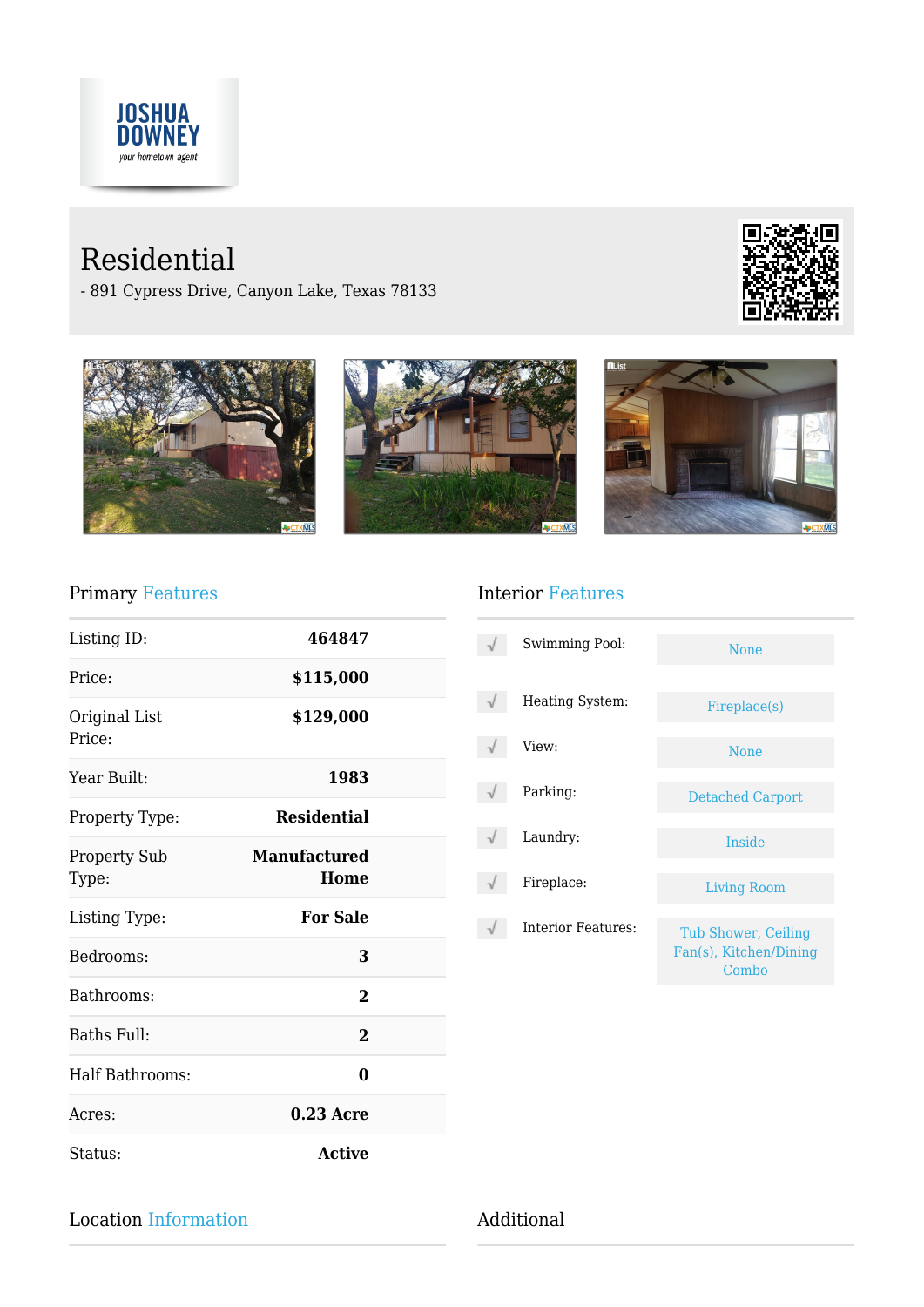| Country:       | US                       |  |
|----------------|--------------------------|--|
| State:         | TX                       |  |
| County:        | Comal                    |  |
| City:          | <b>Canyon Lake</b>       |  |
| Subdivision:   | <b>Tamarack Shores 2</b> |  |
| Zipcode:       | 78133                    |  |
| Street Suffix: | <b>Drive</b>             |  |
| Parcel Number: | 61738                    |  |

### External Features

| <b>Exterior Features:</b>    | <b>Other, See Remarks</b>                                                    |
|------------------------------|------------------------------------------------------------------------------|
| Fencing:                     | <b>None</b>                                                                  |
| Foundation:                  | <b>None</b>                                                                  |
| Waterfront:                  | N <sub>0</sub>                                                               |
| List Office<br>Name:         | <b>Z&amp;R Realty</b>                                                        |
| AssociationFee:              | \$0                                                                          |
| AssociationFee:              | \$0                                                                          |
| AssociationFeeF<br>requency: | \$0                                                                          |
| AssociationFeeIn<br>cludes:  | \$0                                                                          |
| Appliances:                  | Refrigerator, Some<br><b>Electric Appliances,</b><br><b>Electric Cooktop</b> |
| AssociationFee:              | \$25                                                                         |
| AssociationFeeF<br>requency: | \$0                                                                          |
| CommunityFeature<br>s:       | <b>None</b>                                                                  |
| ConstructionMat<br>erials:   | <b>Metal Siding</b>                                                          |
| TaxYear:                     |                                                                              |
| DaysOnMarket:                | 77                                                                           |

 $\sqrt{\phantom{a}}$  Other Utilities: None